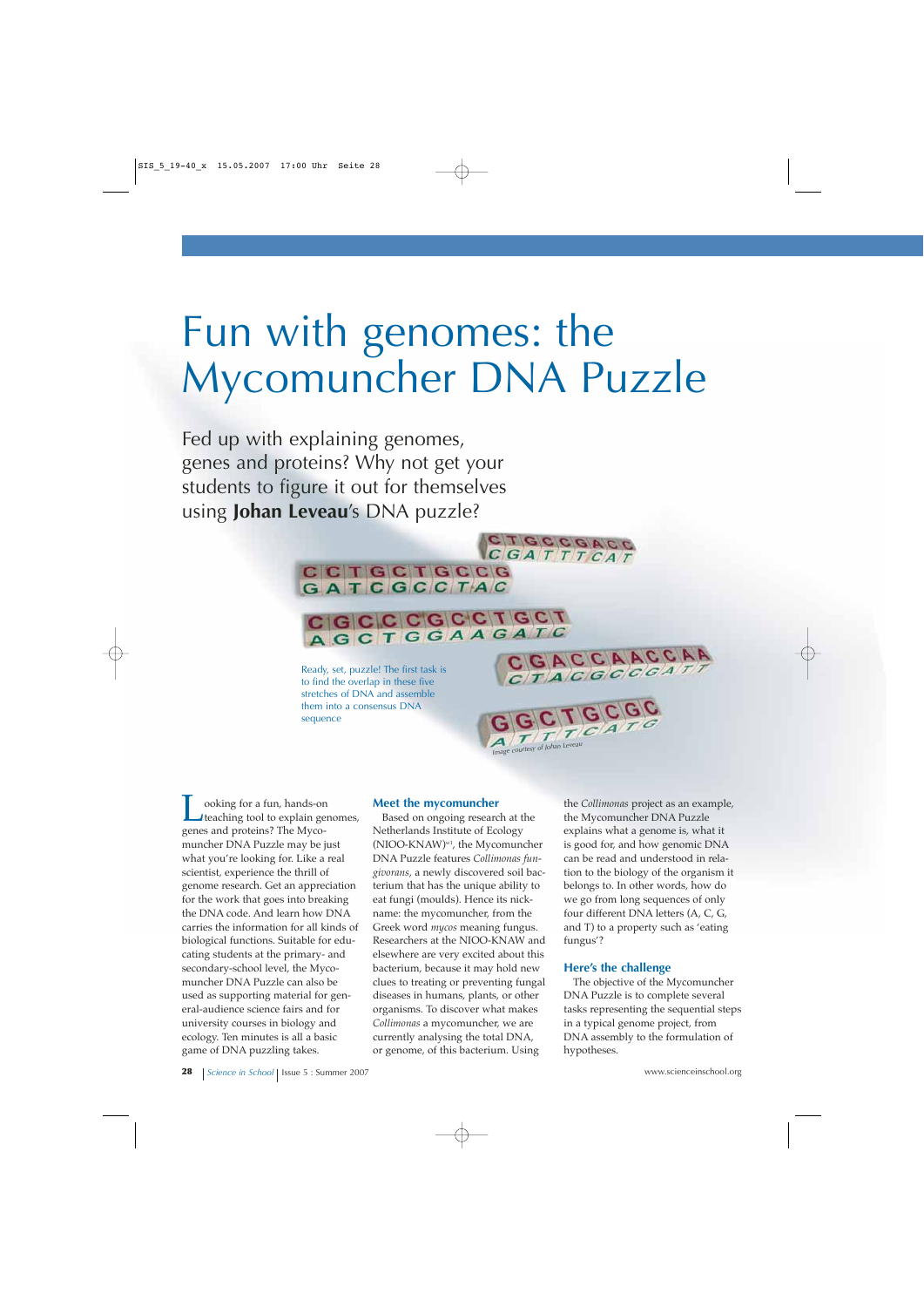# **Teaching activities**



The first challenge is to assemble five overlapping DNA sequences (represented by five wooden pieces with DNA letters A, C, G and T) into one *consensus DNA sequence* (see above). This exercise shows that a genome cannot be read in one go, but needs to be determined from smaller fragments, which then have to be assembled, much like a puzzle, to obtain a full-length sequence.

The next task is to translate the consensus DNA sequence, representing a typical *Collimonas* gene, into protein. This is achieved by lining up threeletter DNA sequences (*codons*) that are linked to a particular amino acid (see below). Amino acids are the building blocks of proteins. This part of the Mycomuncher DNA Puzzle illustrates the role of DNA as a carrier of information and how this information is translated into proteins.

The third challenge is to find out how *Collimonas* might use this protein to eat fungus. The lesson of this task is that not much can be learned from a protein sequence per se. Instead, players are invited to compare their newly identified protein with a list of proteins from other organisms, the functions of which have already been studied by other researchers.

One of the listed proteins will match the one that the players identified for *Collimonas*. Players are challenged to think about how its function might be involved in mycomunching. An example is the protein chitinase which breaks down chitin, a structural component of the fungal cell wall. One could hypothesise that *Collimonas* uses this protein to degrade the cell wall to access nutrients which are contained within the fungus. To assist in the formulation of hypotheses, the puzzle includes a scale model of the interaction between *Collimonas* and a fungus. Hypotheses from different groups of



Decoding the DNA. Wooden blocks representing DNA codons and their associated amino acids are used as a translation key to convert a DNA sequence (top) into its matching amino-acid sequence or protein (bottom). The latter will need to be compared with other proteins to figure out its function



# **soon...**

In response to suggestions from Mai-Britt Meijer and her students, an extended version of the basic puzzle will be available in autumn 2007. Targeted at highschool audiences, the Mycomuncher DNA Puzzle PLUS! includes an additional wooden piece representing messenger RNA (mRNA), the sequence of which is complementary to the DNA and in the true RNA alphabet (A, C, G, U instead of A, C, G, T). In the PLUS! version of the game, anticodons (also in RNA spelling) need to be matched to the mRNA to create the corresponding amino-acid sequence. The addition of a transcription step makes this puzzle more challenging and realistic for high-school students. Visit the *Collimonas* website $w^2$  for more information.

students can be written on the blackboard, compared and discussed.

# **Teaching team work and other scientific principles**

Besides educating its players on genes and proteins, the Mycomuncher DNA Puzzle stimulates team effort when played in groups. The four sides of the wooden DNA blocks allow four different DNA assemblies: thus, one game actually represents four puzzles in one, with four differ-From the mRNA to<br>
and the mRNA to<br>
create the corresponding<br>
annino-acid sequence. The<br>
addition of a transcription<br>
step makes this puzzle<br>
more challenging and real-<br>
istic for high-school stu-<br>
dents. Visit the Collimon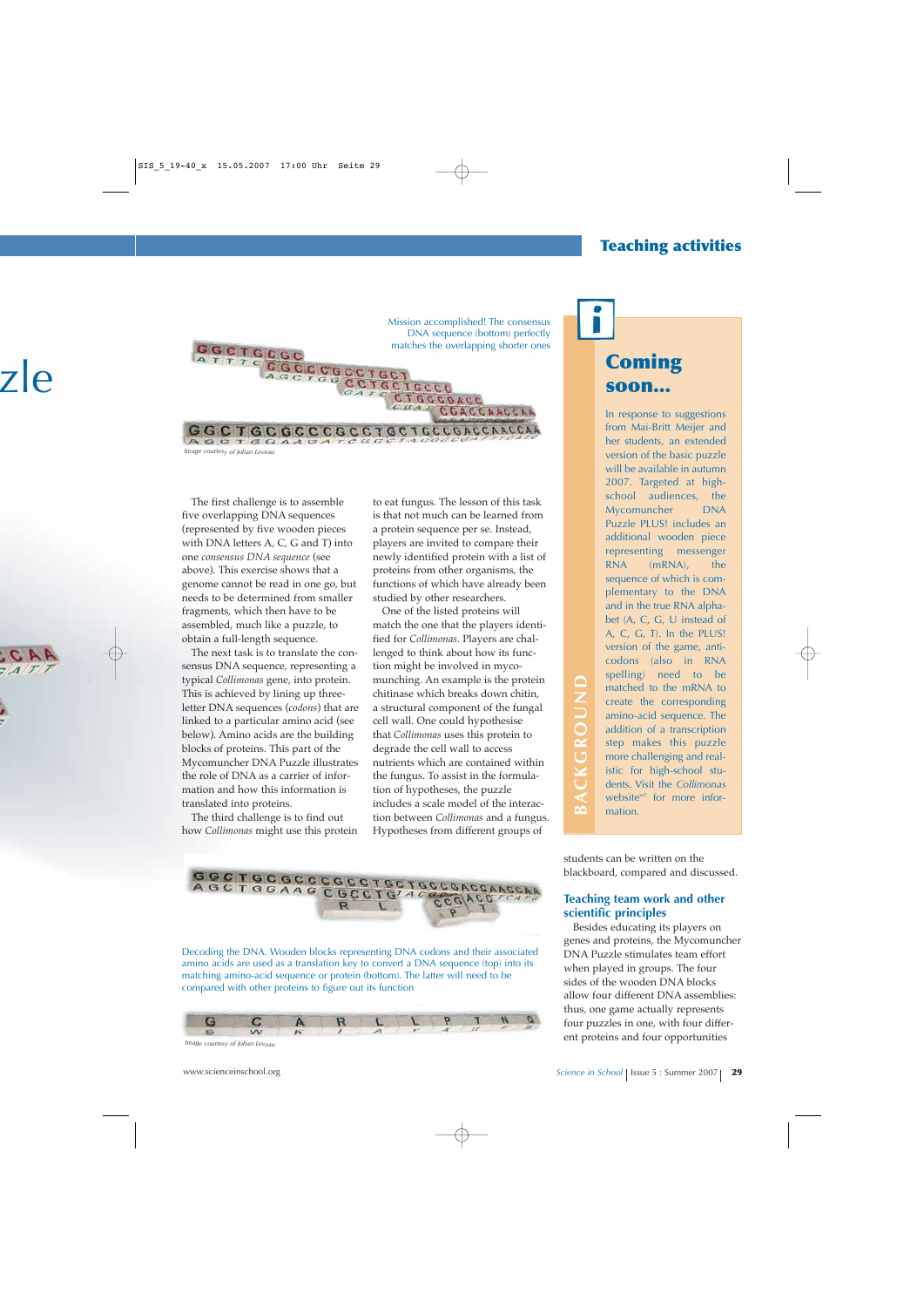# **A teacher's experience of the Mycomuncher DNA Puzzle**

*Mai-Britt Meijer, a biology teacher from the Netherlands, tested the Mycomuncher DNA Puzzle with her students.*

As a teacher, I always welcome new methods and new ways of teaching. The Mycomuncher DNA Puzzle is an original and stimulating teaching tool because it enables students to 'let go' of the textbook and investigate the steps of protein synthesis. Not only are the students physically occupied, but also they are forced to think about the formulation of hypotheses and the scientific method of determining gene functions.

Before playing the puzzle, I discussed the theory of protein synthesis with the class. The knowledge of the students (pre-university education, ages 15-16) was quite high, which is a necessity.

After a short introduction to *Collimonas fungivorans*, the class was divided into groups of three to four students. Those who were not busy with the puzzle worked independently on an assignment related to DNA and proteins.

The class worked together to find the first DNA sequence consensus and to understand how the puzzle worked. Next, one group at a time searched for their own consensus sequence (one of four). As each group found its consensus sequence, it moved onto the next step (identifying the corresponding codons). The groups could work without any guidance since the posters clearly explained each step.

When all groups reached the last step (suggesting the function of the protein encoded by their consensus sequence), we discussed their hypotheses as a group: what did they think were the functions of their encoded proteins? The exercise can raise significant questions such as: How do the students form their hypotheses? Are the hypotheses formulated correctly? What kind of experiments can they think of to test their hypotheses? Especially for the more advanced students, this exercise can prove to be very helpful in training them to give elaborate though precise answers.

The students suggested, and I agree, that the puzzle would be more complete if it included additional steps of transcription from DNA to messenger RNA and

translation to amino acids. This extension, which will be available in future, will allow the puzzle to be used as an introduction to DNA transcription and protein translation. It will give the students a physical reminder of all the steps involved in this kind of research and the steps of the puzzle can be referred to when discussing the theory in subsequent lessons.

It was nice to see the students playing around with the wooden blocks. Their initial reaction when seeing the wooden pieces was that they were back in nursery school. When starting with the puzzle, however, they soon realised that it is not as easy as it appears, but that it takes a lot of work to decipher the DNA code and the function of genes.



The Mycomuncher DNA Puzzle in action. This photograph was taken at the 2004 science fair at the Netherlands Institute of Ecology (NIOO-KNAW), showing junior wannabe genome researchers solving the mycomuncher challenge

**30 Science in School | Issue 5 : Summer 2007**<br> **30 Science in School | Issue 5 : Summer 2007**<br> **30 Science in School | Issue 5 : Summer 2007**<br> **30 Science in School | Issue 5 : Summer 2007**<br> **30 Externed Issue** Even though there are a lot of tools available on the Internet, the Mycomuncher DNA Puzzle has the advantage of enabling students to work with their hands. It is especially useful because they are able to really visualise what they are doing. As a final remark, it's worth noticing that the students have to work together, and discuss issues to be able to complete all the steps of the puzzle. This is, once again, a great advantage.